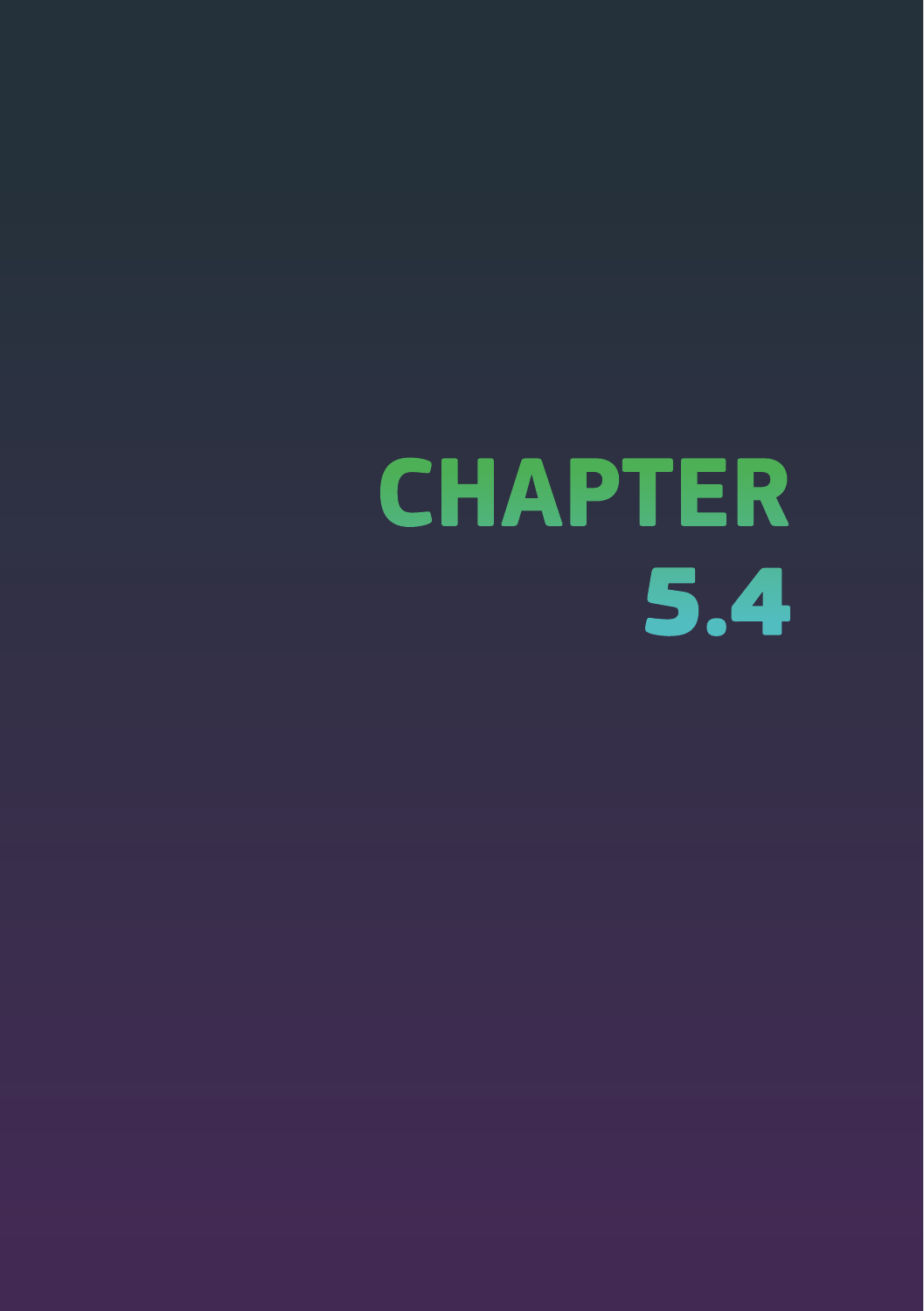# **INVESTMENT IN ICT**

# **KEY FIGURES**

2% share of ICT investments in GDP estimated in the EU

4% share of the ICT sector in total value added in the EU

3% share of employees in the ICT sector in the EU

17% share of ICT patents in total EU patents

# 1 in 10

enterprises performs big data analytics in the EU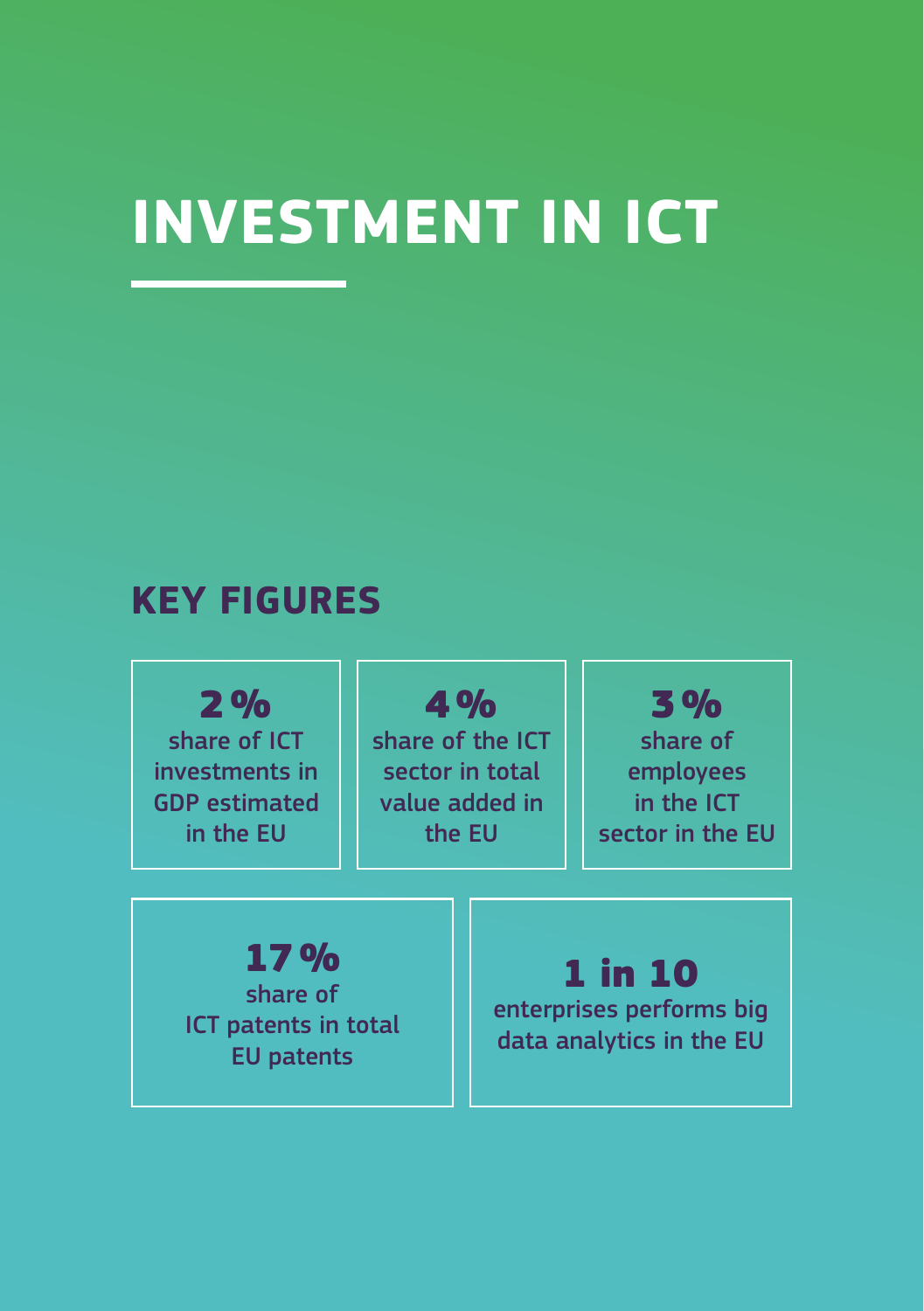# What can we learn?

- **Europe underinvests in ICT** compared to other major economies.
- The **ICT-producing sector's contribution to productivity growth in the EU has declined**. However, the **contribution from the most-intensive ICT-using industries to labour productivity growth has picked up** in recent years and is **above that of the United States**.
- **Fig. 1** The weight of the ICT sector in the **European economy has stabilised at around 4%** of total value added, which is below other international players.
- **Overall. ICT employment has slightly increased in Europe** and ICT services are the key component.
- **If The share of ICT patents in the EU patenting landscape is considerably smaller** than among its international competitors.
- **Although an intra-EU gap persists in digital competitiveness, laggard countries are catching up**.
- **EXECOMPANY SIZE SEEMS to matter for firms' digital transformation** and differences are striking in some EU Member States.
- **▶ ICTs can provide solutions to address climate change**. At the same time, R&I is key to reducing the global footprint of ICT – R&I for 'green ICT'.



# What does it mean for policy?

- **Boost the level of investments in ICT** and the convergence of ICT with other 'physical' technologies.
- Accelerate ICT diffusion, including digital competencies, skills, technologies, and access to infrastructure across sectors, firms and individuals, in an inclusive manner.
- ▶ **Prioritise funding for R&I solutions to improve the energy** efficiency of data centres, high-performance computers, infrastructure of telecommunications, etc.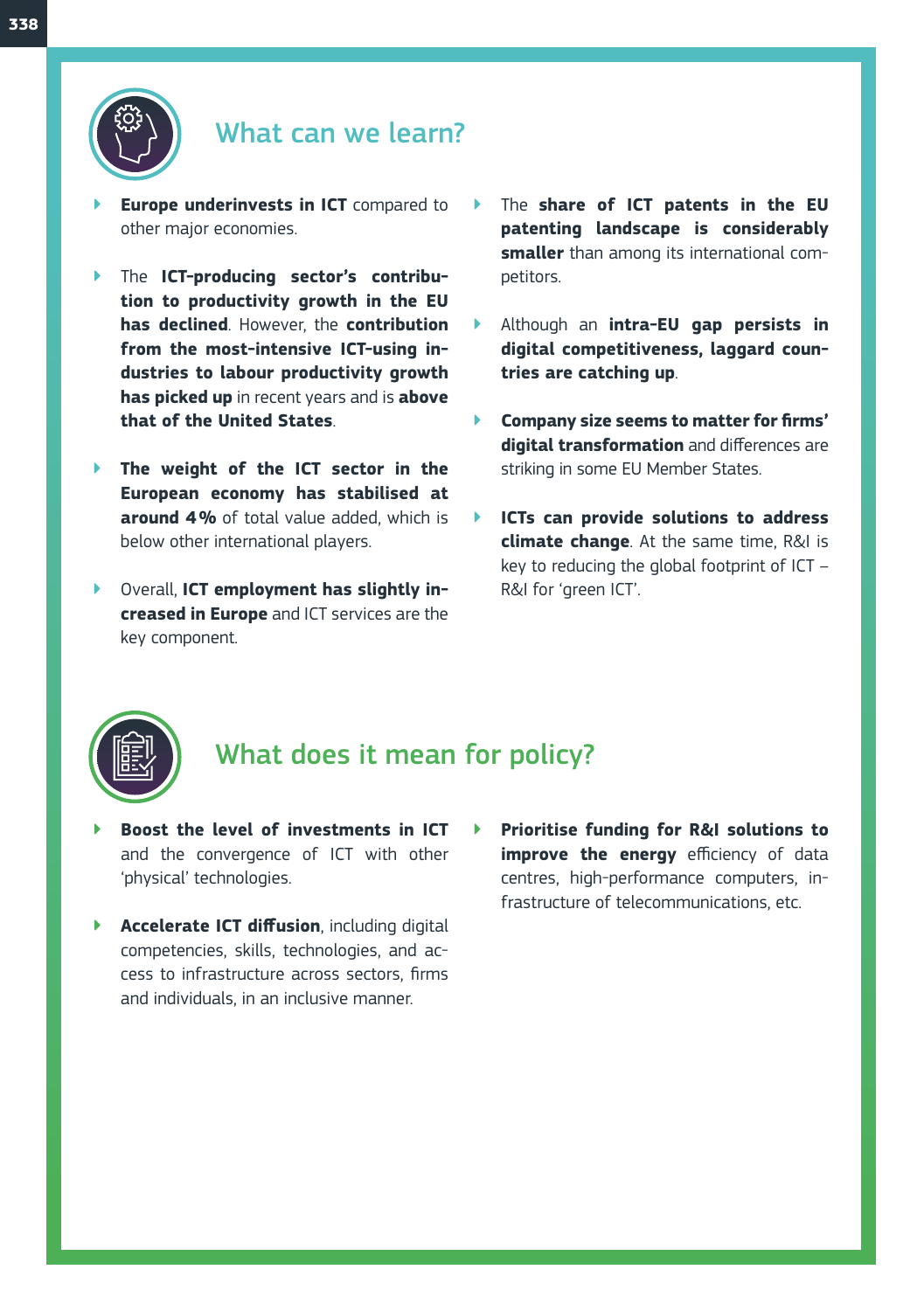**The expansion of ICT has enabled the digital revolution and contributed to productivity and economic growth. ICTs can also provide solutions for sustainable growth. At the same time, there is still room to improve ICT diffusion across sectors, firms and individuals in an inclusive way**. Information and communication technologies (ICTs) play an important role in economic growth and in transforming societies by connecting ideas and people all over the world. ICT boosts firms' productivity by improving communication, enabling knowledge management and reducing production costs. Moreover, the use of ICT may create network effects across sectors, lower transaction costs and increase the speed of innovation, which can boost overall economic efficiency and thus total factor productivity (Pilat, 2004). In addition, technological progress leading to new ICT goods and services can also enhance productivity growth in the ICT sector. Furthermore, ICT can bring social benefits by allowing generalised access to information and knowledge, while bringing people together even if they are geographically apart. The use of ICTs can also be determinant for achieving the Sustainable Development Goals (SDGs) in areas such as energy efficiency, water management and in supporting the overall transition to a low-carbon economy. ICT-related projects are also an important part of EU Framework Programmes to spur R&I in ICT $1$  in Europe.

**However, ICT diffusion has not happened at the same pace across firms and individuals**. The gap between frontier and laggard companies remains large (although there is some catching-up), which is partly explained by the insufficient diffusion of innovation, notably digital technologies (see Chapter 3.1- Productivity puzzle and innovation diffusion). At the same time, the access, adoption and uptake of digital technologies has yet to become widespread across individuals which illustrates the need to continue the efforts to make the access to ICT more inclusive. Skills and, in particular, digital skills are crucial to navigate this new paradigm. Chapter 5.2 - Investment in education, human capital and skills analyses differences across the EU in this respect.

**In this chapter, we look at trends in ICT investment and its contribution to growth**. Moreover, an analysis of the evolution of the ICT-producing sector, notably its valueadded contribution, employment, innovation and R&D intensity, is provided alongside some reflections for policy.

<sup>1</sup> https://ec.europa.eu/digital-single-market/en/research-development-scoreboard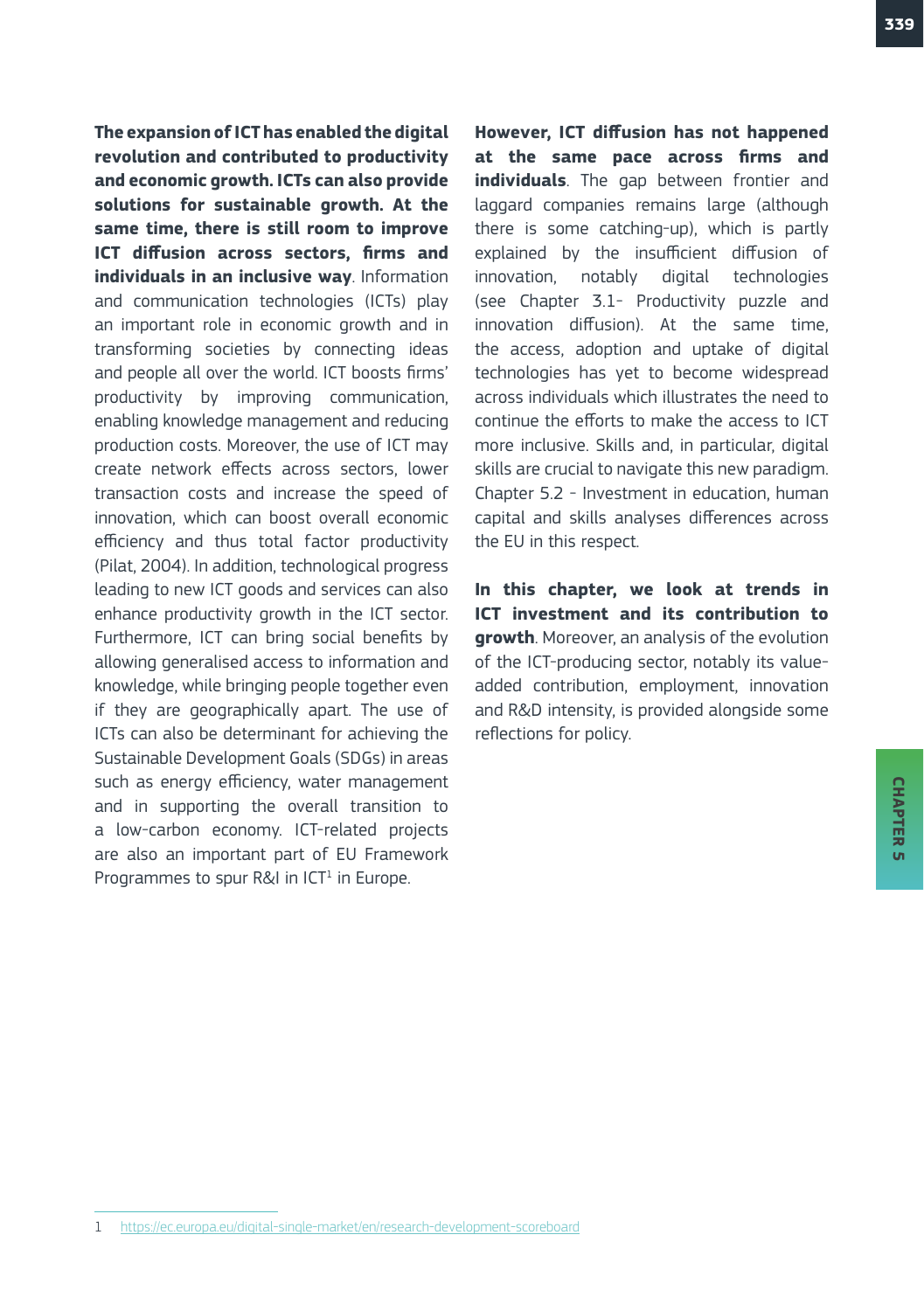#### **1. Europe underinvests in ICT**

**ICT capital deepening contributes to economic growth, although its contribution seems to have decreased in the last decade**. The OECD (2016) points to the drop in ICT price relative to GDP price. Moreover, research shows a significant contribution from ICT to growth; the major impact on productivity occurred between 1995 and 2005 but the diffusion of ICT seems to have stabilised now. van Ark (2016) put forward the idea that we currently live in the 'installation phase' of the new digitalisation wave, which may imply that its impact on productivity may be 'on hold' until we effectively enter the 'deployment phase' of these digital technologies. Figure 5.4-1 provides a comparison between the contribution of ICT capital-deepening to GDP growth between 2000 and 2008, and 2009 and 2017. Overall, its contribution has declined worldwide. Similarly, Adarov and Stehrer (2019) found a declining role of ICT assets in growth across Japan, the United States and the EU15 as a whole.

**In the EU, over the period 2009-2017, the contribution was the highest in Sweden, the Netherlands and Austria, and the lowest in Italy, Finland and Greece** (of those Member States with available data). Ireland was the only EU Member State where the contribution from ICT capital has actually increased in recent years. Within the major economies listed below, the United States seems to be the economy where the slowdown was least pronounced, which could be evidence of greater ICT diffusion in the country in line with the OECD (2016).

Figure  $5.4$ -1 Contribution of ICT capital<sup>(1)</sup> to GDP growth (percentage points), average over 2000-2008 and 2009-2017



Science, research and innovation performance of the EU 2020

Source: OECD Productivity Database

Note: <sup>(1)</sup>ICT capital includes computer hardware, telecommunications equipment, and computer and software databases. Stat. link: https://ec.europa.eu/info/sites/info/files/srip/2020/parti/chapter54/figure-54-1.xlsx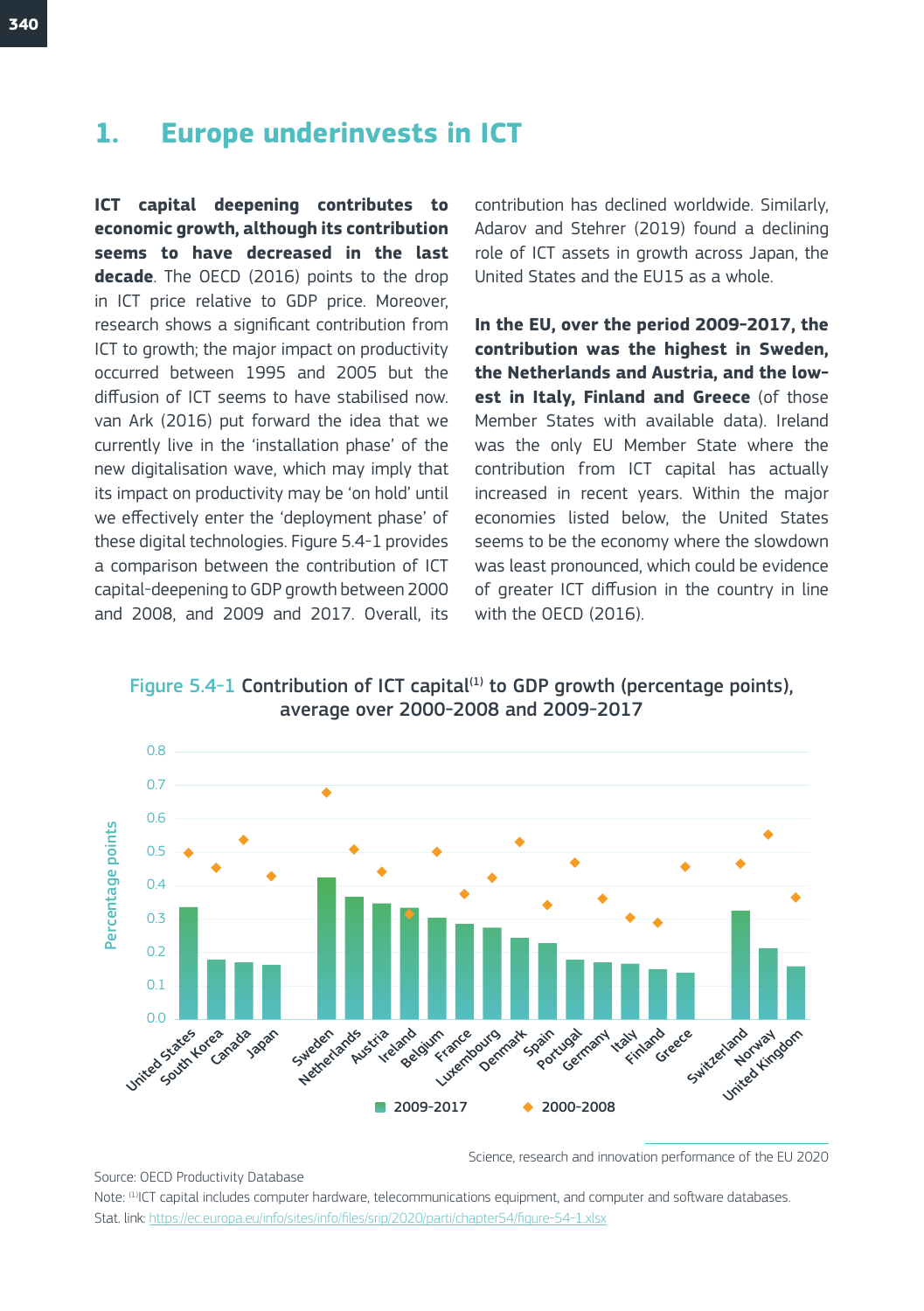**However, new research shows that Europe appears to have an advantage compared to the United States in the most-intensive ICT-using sector, which accounts for the largest contribution to labour-productivity growth in recent years**. van Ark et al. (2019) look at the contributions of ICT-using and ICT-producing sectors to labour-productivity growth over time in 19 EU Member States and in the United States. Overall, the authors found that the contribution from the digitalproducing sector to productivity growth has declined in the EU and, to a lesser extent, in the United States (Figure 5.4-2). However, in recent years in the EU, the contribution to growth in labour productivity in ICT-using sectors seems

to have picked up, notably over the period 2013-2017. In fact, the most-intensive digitalusing sectors make the largest contribution to labour-productivity growth in the EU. On the contrary, in the United States, the role of ICTusing sectors for productivity has declined in a very pronounced way, while the ICT-producing sector has not seen a marked decline (as is the case in the EU). Thus, the authors suggest that Europe has an opportunity from its ICT-using sectors to boost productivity growth while, in the United States, the ICT-producing sector, including the big 'tech' companies, may be making use of many of the available resources that could be limiting extending productivity benefits to the ICT-using sectors in the country.

#### Figure 5.4-2 Labour productivity growth and contributions from digital-producing and most- and least-intensive-using sectors, in %



Science, research and innovation performance of the EU 2020

Source: van Ark et al. (2019), Conference Board calculations using data from Eurostat; BEA; BLS Notes: <sup>(1)</sup>EU aggregate is based on 19 countries and euro area aggregate on 16 countries, as data for BG, EE, IE, HR, CY, LV, LT, LU and MT were not available for the entire period. Taxonomy for the identification of sectors defined as in Bart van Ark et al. (2019). Labour productivity growth concerns the growth of output per hour. Stat. link: https://ec.europa.eu/info/sites/info/files/srip/2020/parti/chapter54/figure-54-2.xlsx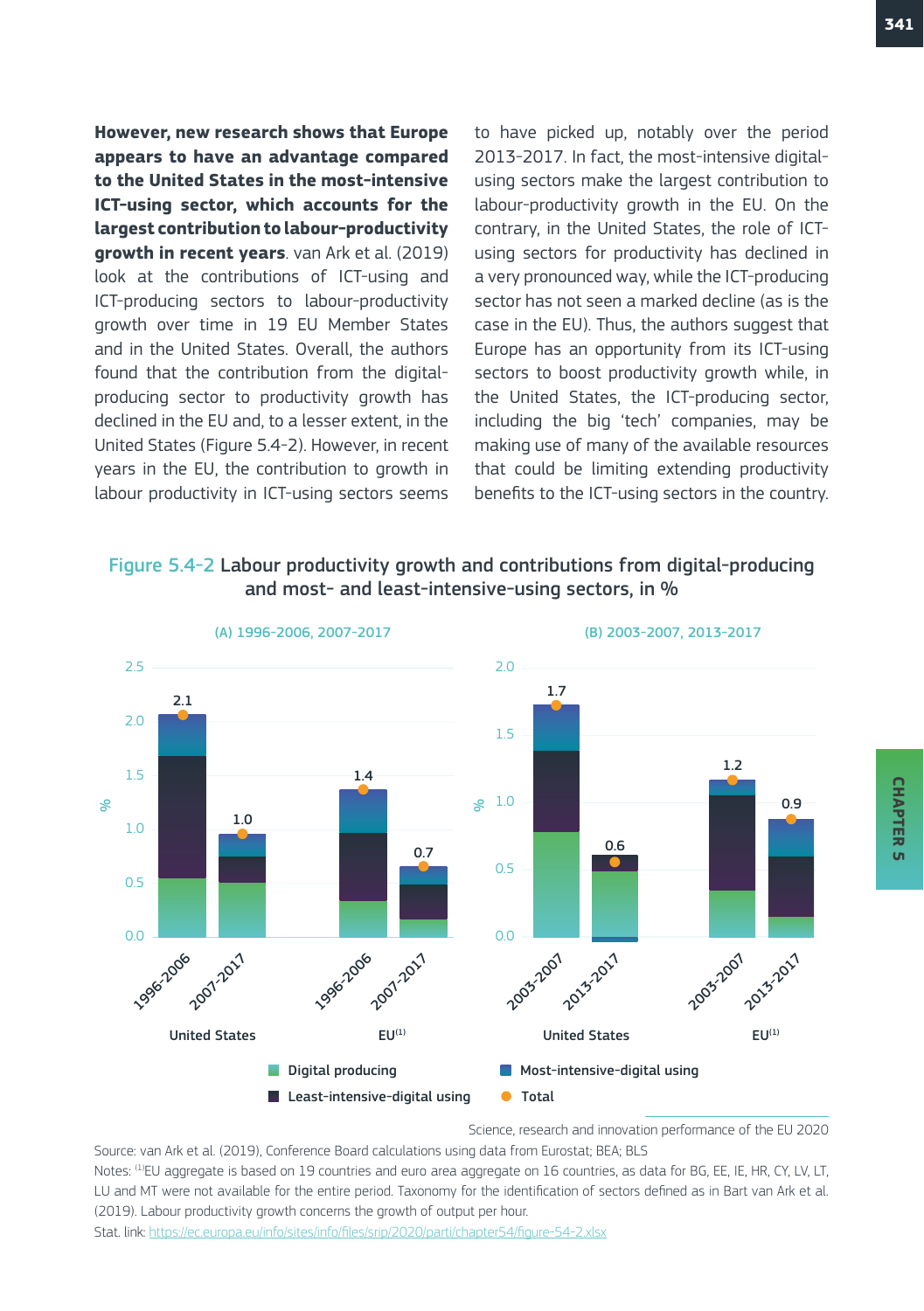**The EU underinvests in ICT in comparison with other major economies such as the United States and Japan, even though estimates point to an increase in the share of ICT investments in GDP more recently**. Figure 5.4-3 depicts the evolution of ICT investments by country – i.e. the sum of ICT equipment and computer software and databases. Estimates for the EU aggregate show that Europe invests less as a percentage of GDP than its international competitors, notably the United States and Japan. Indeed, in 2017, the EU invested around 2% of GDP in ICT compared to almost 3.5% in the

United States and 3% in Japan. However, it is important to mention that compared to 2010, there has been an increase in the share of ICT investments in GDP in the EU while, for example, there has been a relative decline in Japan and Canada.

**Member States that invested the most are the Netherlands, Sweden and Czechia, at around 4% of GDP**. Overall, the share of ICT investments in GDP increased between 2010 and 2017 in most EU Member States, the exceptions being Portugal, Greece and Slovakia.

Figure 5.4-3 Investment in ICT as % of GDP by country, 2010 and 2017



Source: OECD (Capital formation by activity ISIC Rev4) and Eurostat (online data code: nama\_10\_gdp) Notes: <sup>(1)</sup>DK: 2015. LV, NO: 2016. <sup>(2)</sup>DK, EE, EL, PL: 2015. IE, ES, LV, PT, SE, NO: 2016. <sup>(3)</sup>EU value estimated with the available countries. The number of countries is not the same in both categories. Stat. link: https://ec.europa.eu/info/sites/info/files/srip/2020/parti/chapter54/figure-54-3.xlsx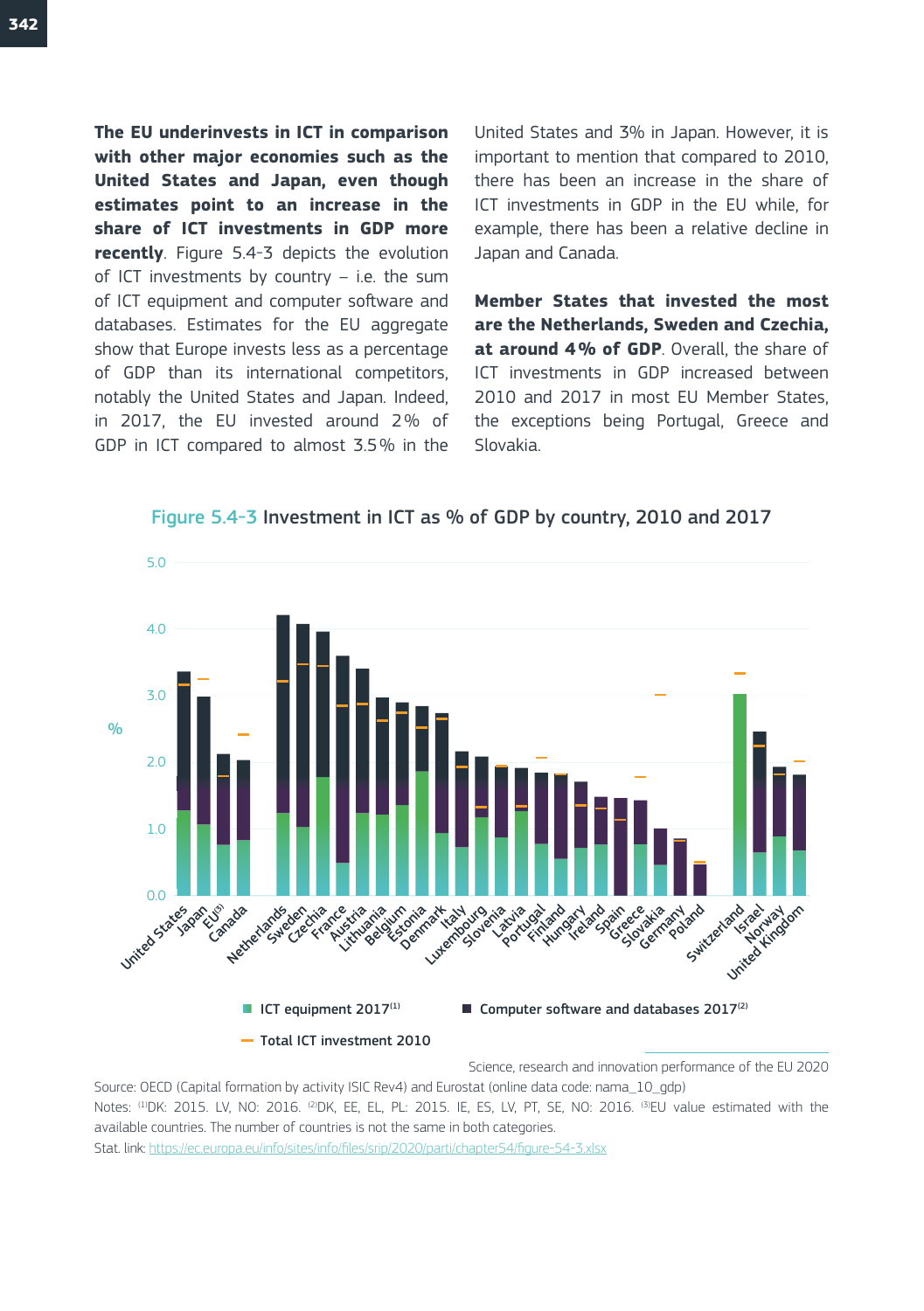# **2. The ICT sector in Europe: weight stable over time, increasing employment share, less R&Dintensive, less productive, and lower patenting activity than other global players**

#### Value added

**Since 2000, the weight of the ICT sector in the European economy has stagnated at close to 4% of GDP, a much lower contribution than in South Korea, Japan and the United States. Whilst in most major economies ICT value added has more or less stabilised, in China it has** 

**been on the rise since 2000**. In the EU, the weight of the ICT sector stabilised at 3.9% of GDP between 2000 and 2018, compared to a much higher share of over 8.5% in South Korea and around 6% in Japan and in the United States (Figure 5.4-4). The value added in ICT in China increased remarkably from 3.7% of GDP in 2000 to 4.9% in 2018.

#### Figure 5.4-4 Value added in ICT as % of GDP by region<sup>(1)</sup>, 2000, 2009 and 2018



Science, research and innovation performance of the EU 2020 Source: DESI report ICT Sector and its R&D Performance, PREDICT project Notes: (1)The operational definition of ICT, as defined in the PREDICT project, was used. The operational definition of ICT allows for international comparison with non-EU countries. <sup>(2)</sup>CN: 2016, JP: 2017.

Stat. link: https://ec.europa.eu/info/sites/info/files/srip/2020/parti/chapter54/figure-54-4.xlsx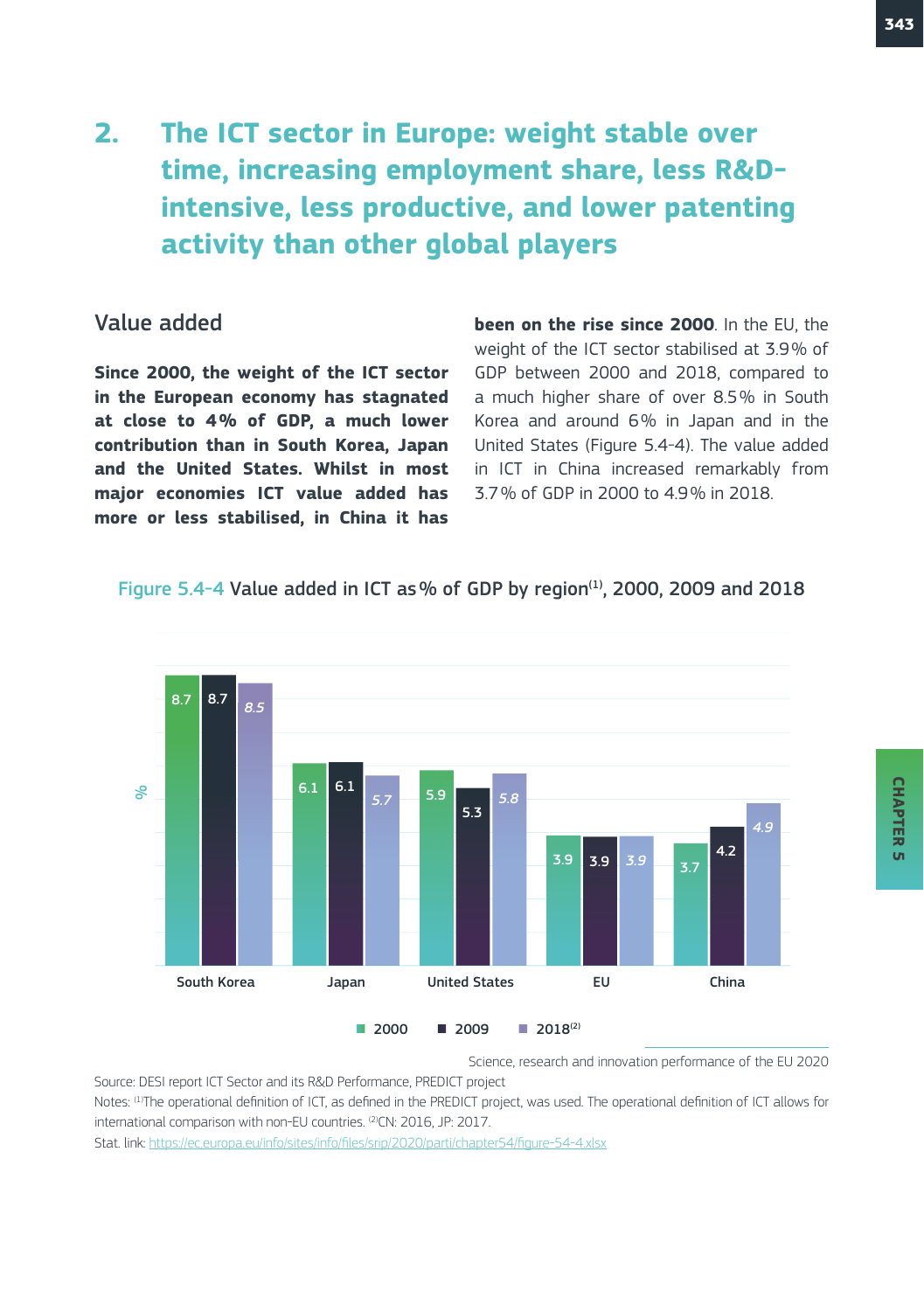**In most EU Member States, the share of value added in ICT as a share of GDP has slightly declined over the last decade. ICT services are the key components of the ICT sector**. Figure 5.4-5 shows the evolution of the ICT sector (manufacturing and services) by country between 2007 and 2018. Ireland stands out as the EU Member State with the

highest ICT share – of almost 12% of GDP – in the country. The Member States with the lowest share of ICT were Greece, Lithuania and Portugal. ICT services is the most important component of the ICT sector in all countries. ICT manufacturing had the highest share in Hungary, Ireland and Finland.

Figure 5.4-5 Value added in  $ICT^{(1)}$  as % of GDP broken down by manufacturing and services, 2018 (and for 2007 without breakdown)



Science, research and innovation performance of the EU 2020

Source: DESI report ICT Sector and its R&D Performance, PREDICT project Notes: <sup>(1)</sup>The comprehensive definition of ICT, as defined in the PREDICT project, was used. <sup>(2)</sup>IE: 2014; NO, CH: 2015. Stat. link: https://ec.europa.eu/info/sites/info/files/srip/2020/parti/chapter54/figure-54-5.xlsx

#### Employment

**The ICT sector employs the most people in South Korea, followed by Japan, the United States, the EU and, finally, China. In the EU, the share of employment in the ICT sector rose between 2007 and 2018**. The relevance

of ICT value added in the economy was previously demonstrated as being highest in South Korea and, in 2018, was also visible in terms of employment contribution of around 4.5% of the country's total employment (Figure 5.4-6). It is also important to note the relevant size of ICT manufacturing. Japan comes next with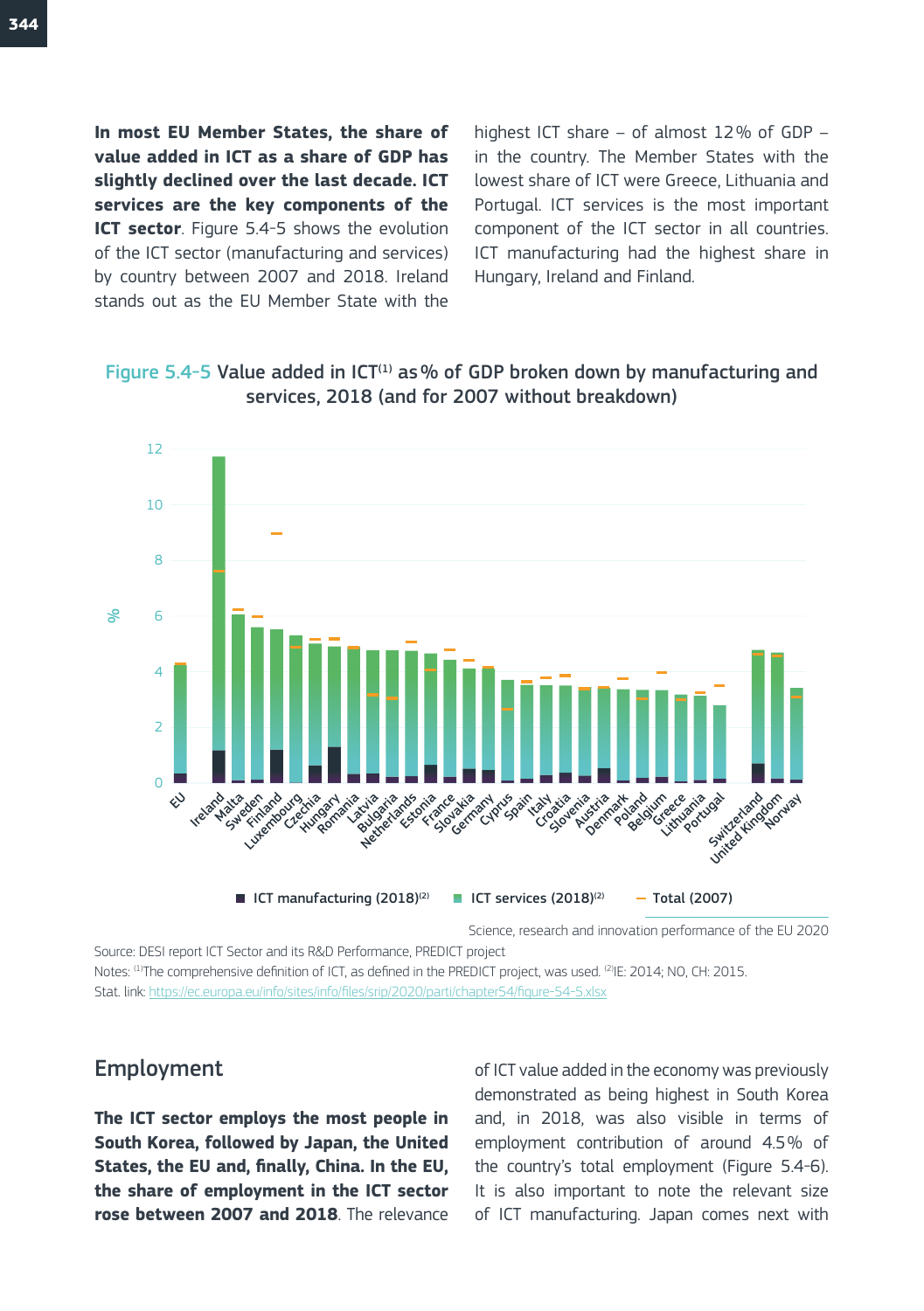slightly more than 3% of its active population employed in the ICT sector, although the share has declined relative to 2007. The United States, the EU and China have seen increases in the importance of the ICT sector in employment over the last decade. In 2018, the EU's ICT share in employment was around 2.5% compared to around 2.8% in the United States and slightly more than 2% in China. In both the EU and the United States, ICT services are the leading employer within the ICT sector, while in China, ICT manufacturing stands out as the top sector.



#### Figure 5.4-6 Employment in  $ICT^{(1)}$  as % of total employment broken down by manufacturing and services, 2018 (and for 2007 without breakdown)

Science, research and innovation performance of the EU 2020

Source: DESI report ICT Sector and its R&D Performance, PREDICT project Notes: <sup>(1)</sup>The operational definition of ICT, as defined in the PREDICT project, was used. <sup>(2)</sup>CN: 2016; JP: 2017. Stat. link: https://ec.europa.eu/info/sites/info/files/srip/2020/parti/chapter54/figure-54-6.xlsx

**Employment in the ICT sector increased in most EU Member States between 2007 and 2018**. Malta, Estonia, Hungary, Luxembourg and Ireland have the highest shares of ICT employment, at above 4% of total employment (Figure 5.4-7). On the other hand, in 2018, in Greece, Portugal, Lithuania and Belgium the role of the ICT sector in employment was the

lowest, with less than 2.5% of employment. This is partly correlated with the economic structure, as previously noted that the size of the ICT sector in terms of value added in these economies was also smaller in relative terms. With the exception of Ireland, Finland, Sweden, Denmark and Belgium, all the other EU Member States maintained or even increased their employment shares in the ICT sector between 2007 and 2018.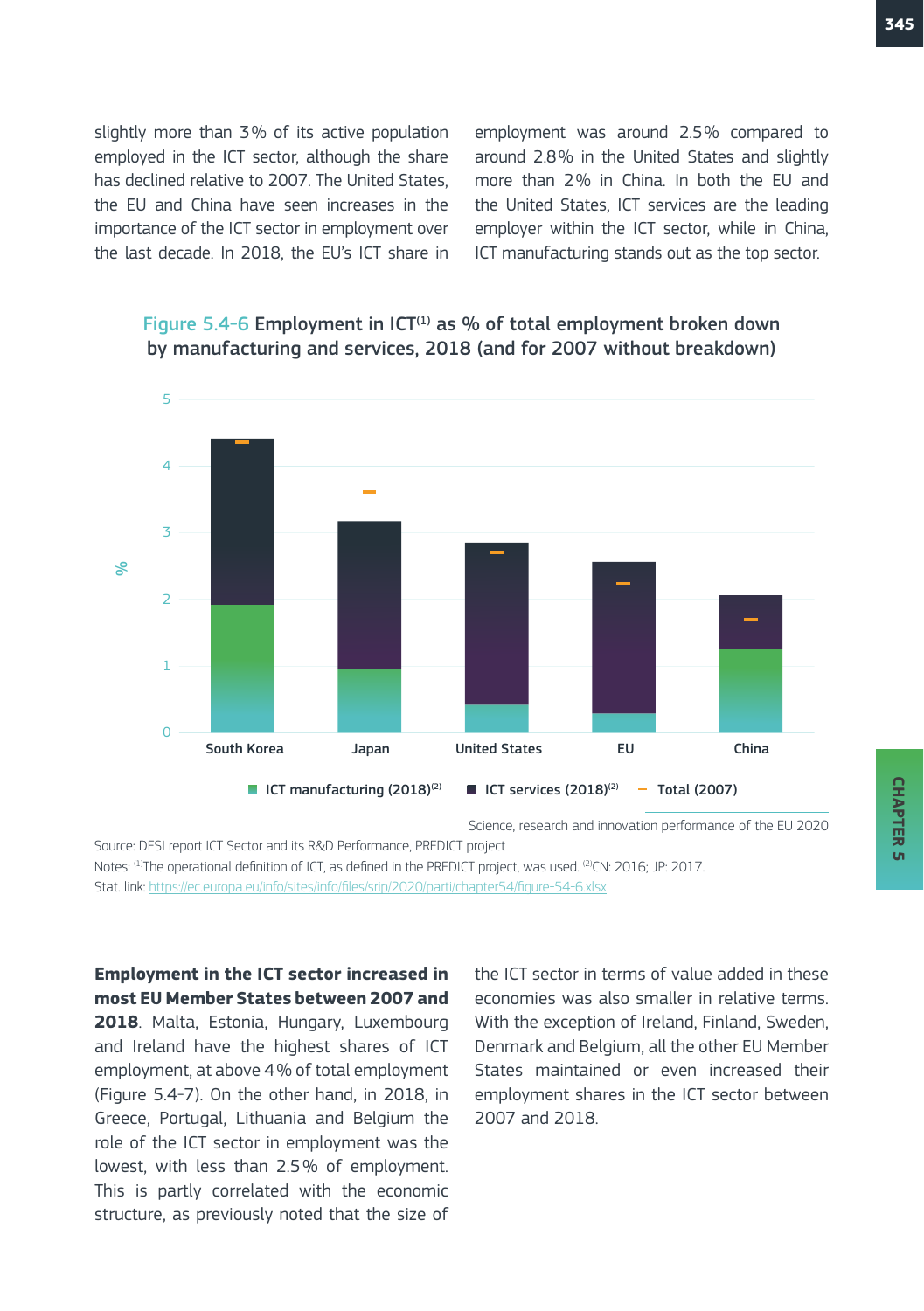

Figure 5.4-7 Employment in  $ICT^{(1)}$  as % of total employment, 2007 and 2018

Science, research and innovation performance of the EU 2020

Source: DESI report ICT Sector and its R&D Performance, PREDICT project Notes: <sup>(1)</sup>The comprehensive definition of ICT, as defined in the PREDICT project, was used. <sup>(2)</sup>NO, CH: 2016. Stat. link: https://ec.europa.eu/info/sites/info/files/srip/2020/parti/chapter54/figure-54-7.xlsx

#### R&D intensity

**The ICT sector is considerably less R&D intensive in the EU than among other international players, notably South Korea but also the United States and Japan**. Figure 5.4-8 presents the evolution of business enterprise expenditure on R&D as a percentage of the value added of the ICT sector in 2000, 2007 and 2018 by major economy. The ICT sector is the most R&D intensive in South Korea where R&D intensity has been on the rise since 2000. The United States comes next, also showing slight increases in the R&D intensity of the ICT sector over time. In Japan, R&D intensity has

been on the decline since 2000, although it was still above that of the EU in 2018.

**In the EU, the R&D intensity of the ICT sector was the highest in Finland, Austria and Sweden**. 'Innovation leaders', namely Finland, Sweden and Denmark, and 'strong innovators', such as Austria and France, rank highest in terms of their ICT industries' R&D intensity in 2018. At the lower end of the spectrum are Latvia, Luxembourg, Croatia, Lithuania and Romania (Figure 5.4-9). Norway stands out an H2020 associated country with a very high R&D intensity in the ICT sector (for which data are available), close to that of Finland.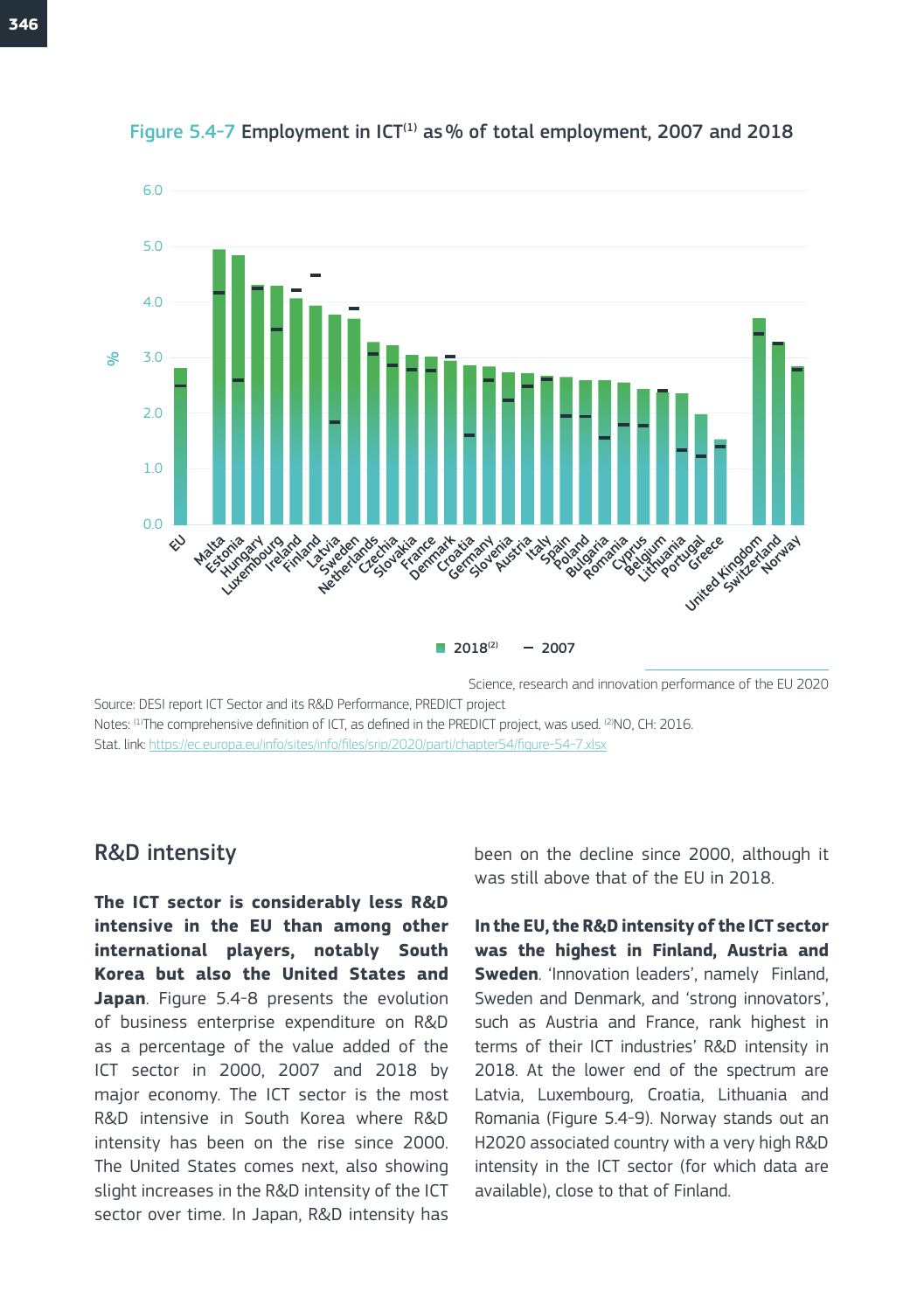

#### Figure 5.4-8 Business R&D intensity of ICT<sup>(1)</sup>, 2000, 2007, 2018

Science, research and innovation performance of the EU 2020

Source: DESI report ICT Sector and its R&D Performance, PREDICT project

Notes: (1)Business enterprise expenditure on R&D as% of value added. The operational definition of ICT, as defined in the PREDICT project, was used. The operational definition of ICT allows for international comparison with non-EU countries. (2)CN: 2016; JP: 2017.

Stat. link: https://ec.europa.eu/info/sites/info/files/srip/2020/parti/chapter54/figure-54-8.xlsx



#### Figure 5.4-9 Business R&D intensity of  $ICT^{(1)}$ , 2018<sup>(2)</sup>

Science, research and innovation performance of the EU 2020

Source: DESI report ICT Sector and its R&D Performance, PREDICT project Notes: (1)Business enterprise expenditure on R&D as% of value added. The comprehensive definition of ICT, as defined in the PREDICT project, was used. (2)CH: 2015; IE: 2014; NO: 2016.

Stat. link: https://ec.europa.eu/info/sites/info/files/srip/2020/parti/chapter54/figure-54-9.xlsx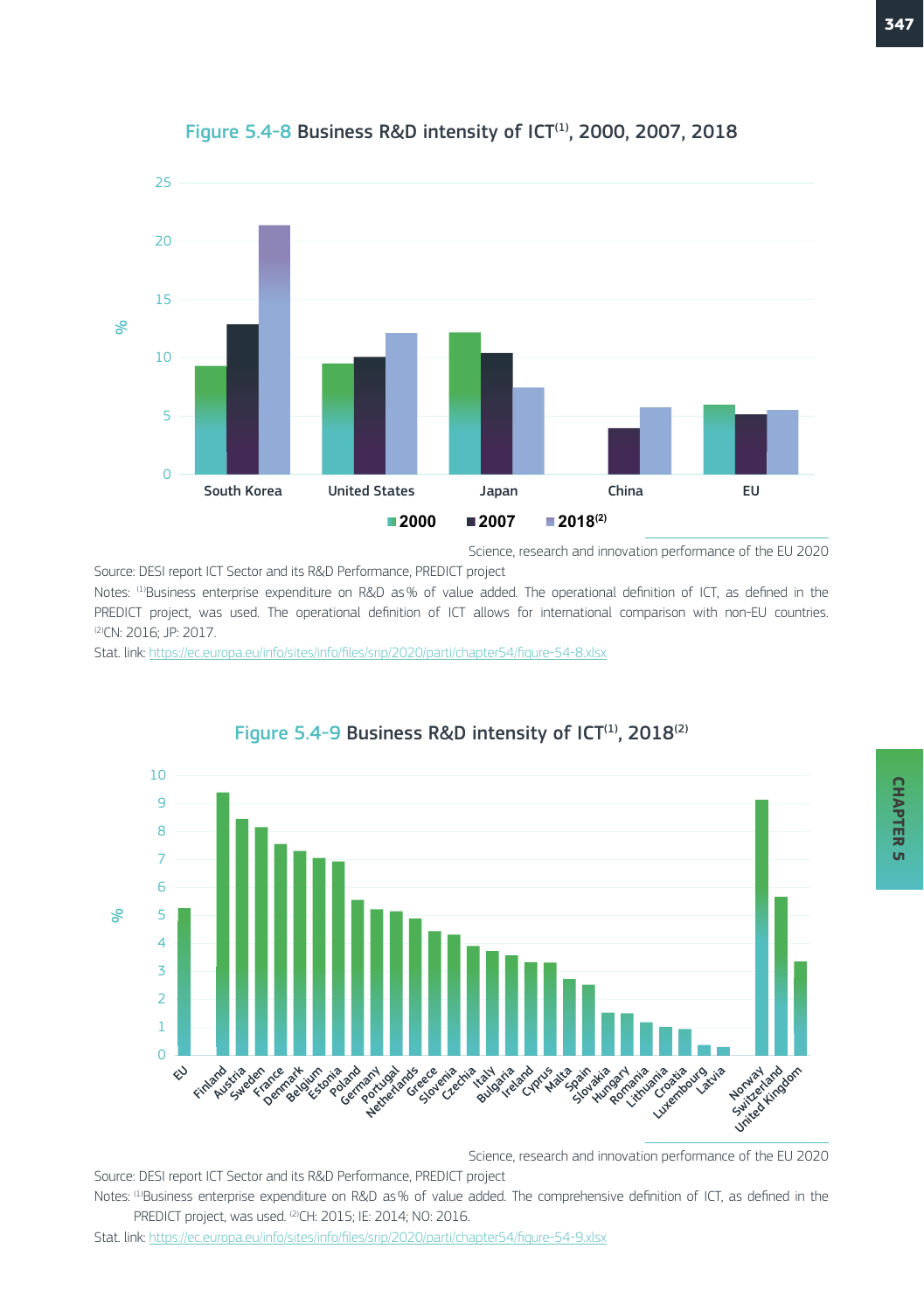**The ICT sector is more productive in the United States, South Korea and Japan than in the EU**. Figure 5.4-10 compares the evolution of labour productivity in the ICT sector between 2007 and 2018 by major economy. Relative to 2007, all economies have increased productivity levels in this sector, except for the EU where it seems to have stabilised. In 2018, labour productivity was the highest in the United States, followed by South Korea, Japan, and the EU. China seems to have the least-productive ICT sector (from the economies presented in the graph) even though labour productivity has risen considerably in just over a decade.





Science, research and innovation performance of the EU 2020

Source: DESI report ICT Sector and its R&D Performance, PREDICT project Notes: <sup>(1)</sup>GDP per person employed in current PPS€. <sup>(2)</sup>The operational definition of ICT, as defined in the PREDICT project, was used. The operational defintion of ICT allows for international comparison with non-EU countries. <sup>(3)</sup>CN: 2016; JP: 2017. Stat. link: https://ec.europa.eu/info/sites/info/files/srip/2020/parti/chapter54/figure-54-10.xlsx

#### Patenting activity

**The EU seems to trail behind other major economies when it comes to the relative innovativeness of the ICT sector**. Figure 5.4-11 illustrates a means of representing the innovativeness of the ICT sector by looking into the evolution of the share of ICT-

related patent applications, although there are certainly other ways. Major economies, such as China, South Korea, the United States, Canada, India and Japan, clearly outperform the EU in this respect. For example, 52 % of Chinese patents were ICT-related, compared to a much lower share of 17 % in the EU in 2016. Moreover, the share of ICT patents in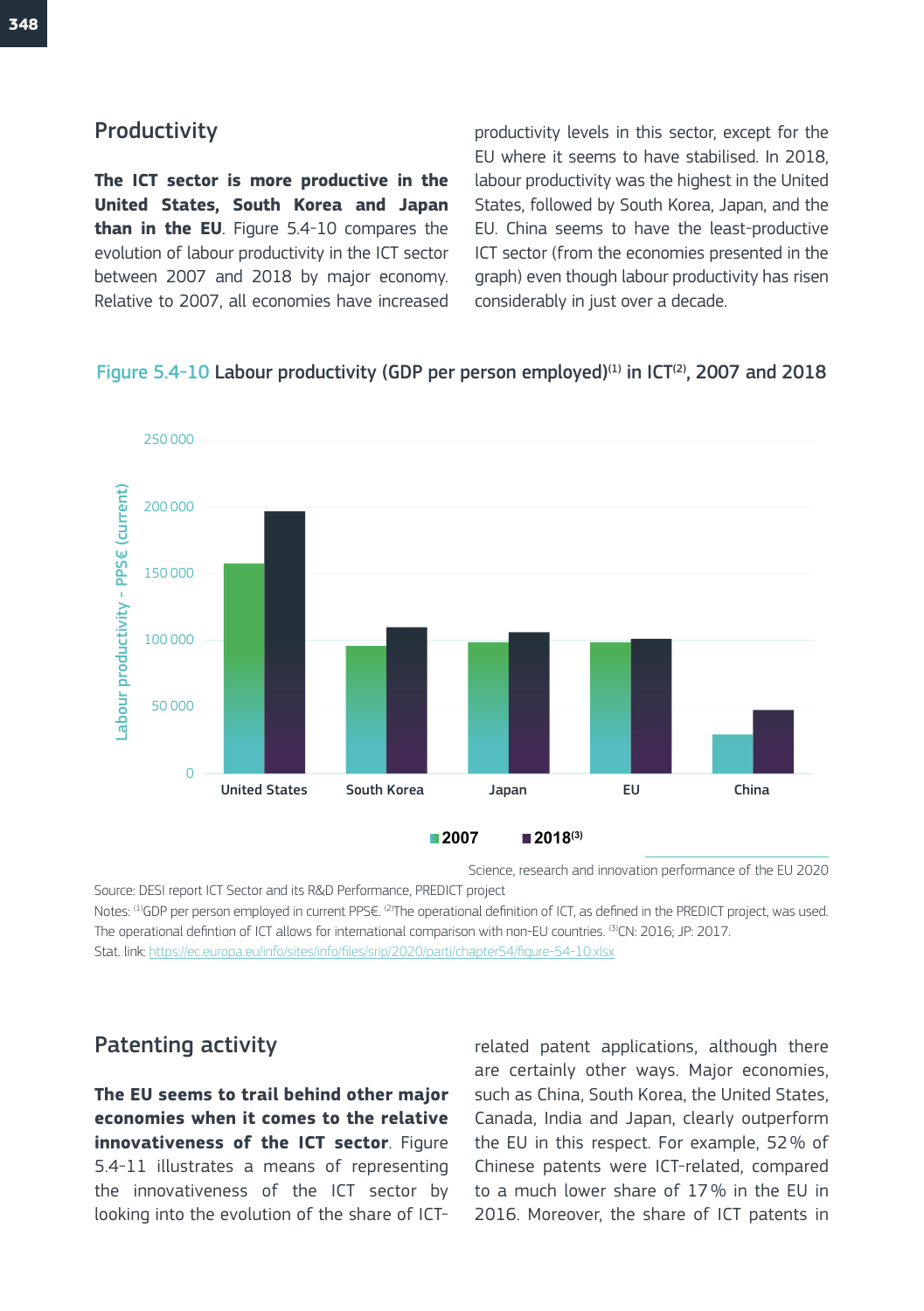the EU overall seems to have stabilised, while in China and India the share has been on the rise since 2000. In 2016, in the EU, the weight of ICT-related patents was the most pronounced in Sweden (43 %), Ireland (36 %) and Finland (36 %). Of course, the economic

structure also plays an important role here, as we have seen before that these EU Member States also have high ICT value-added shares. Conversely, the share of ICT patents was the lowest in Latvia (4 %), Slovenia (7 %), Italy and Czechia (9 %).

Figure 5.4-11 ICT-related<sup>(1)</sup> PCT patent applications as % of total PCT patent applications(2), 2000, 2007 and 2016



Science, research and innovation performance of the EU 2020

Source: OECD (Patents by technology)

Notes: <sup>(1)</sup>Domains covered are: telecommunications, consumer electronics, computers, office machinery, and other ICT. <sup>(2)</sup>Patent applications filed under the PCT, at international phase, designating the European Patent Office (EPO). Patent counts are based on the priority data and the inventor's country of residence.

Stat. link: https://ec.europa.eu/info/sites/info/files/srip/2020/parti/chapter54/figure-54-11.xlsx

**Almost half of the 'top 50 patenting companies' operate in the ICT sector and are mainly found in Asia, while the EU is represented by two companies**. Figure 5.4- 12 shows that within the most R&D-intensive investors active in patenting worldwide, ICTrelated companies emerge as very active

patenting companies, notably in computers and electronics. In particular, of the top 50 patenting companies, close to half are ICT-related. Asian companies (with headquarters in Japan, South Korea, China and Taiwan) are in the lead, while Ericsson (Sweden) and Infineon Technologies (Germany) represent Europe.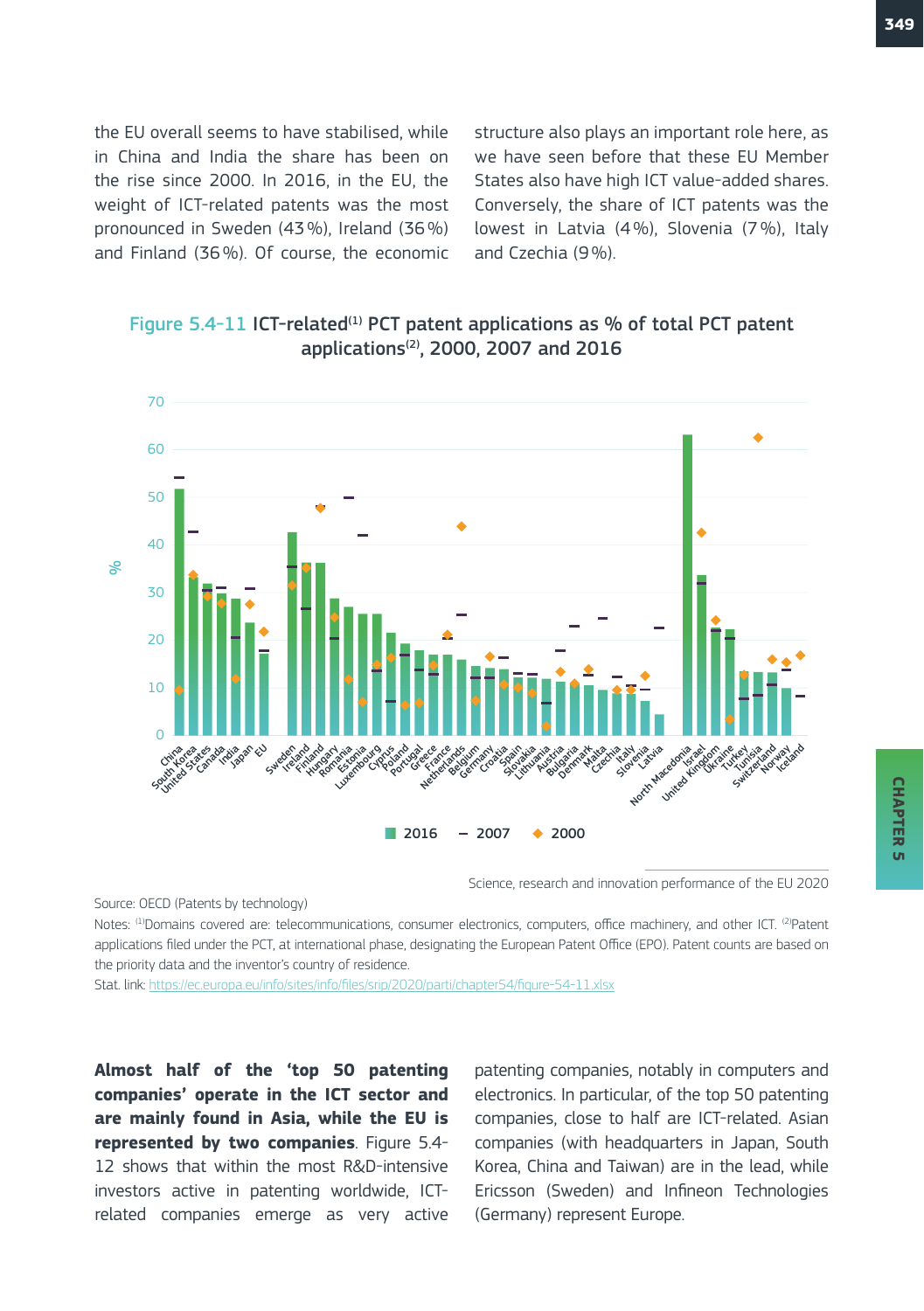



Science, research and innovation performance of the EU 2020

Source: OECD and Joint Research Centre-OECD, COR&DIP© database v.2., 2019 Note: Data concerns IP5 patent families. Stat. link: https://ec.europa.eu/info/sites/info/files/srip/2020/parti/chapter54/figure-54-12.xlsx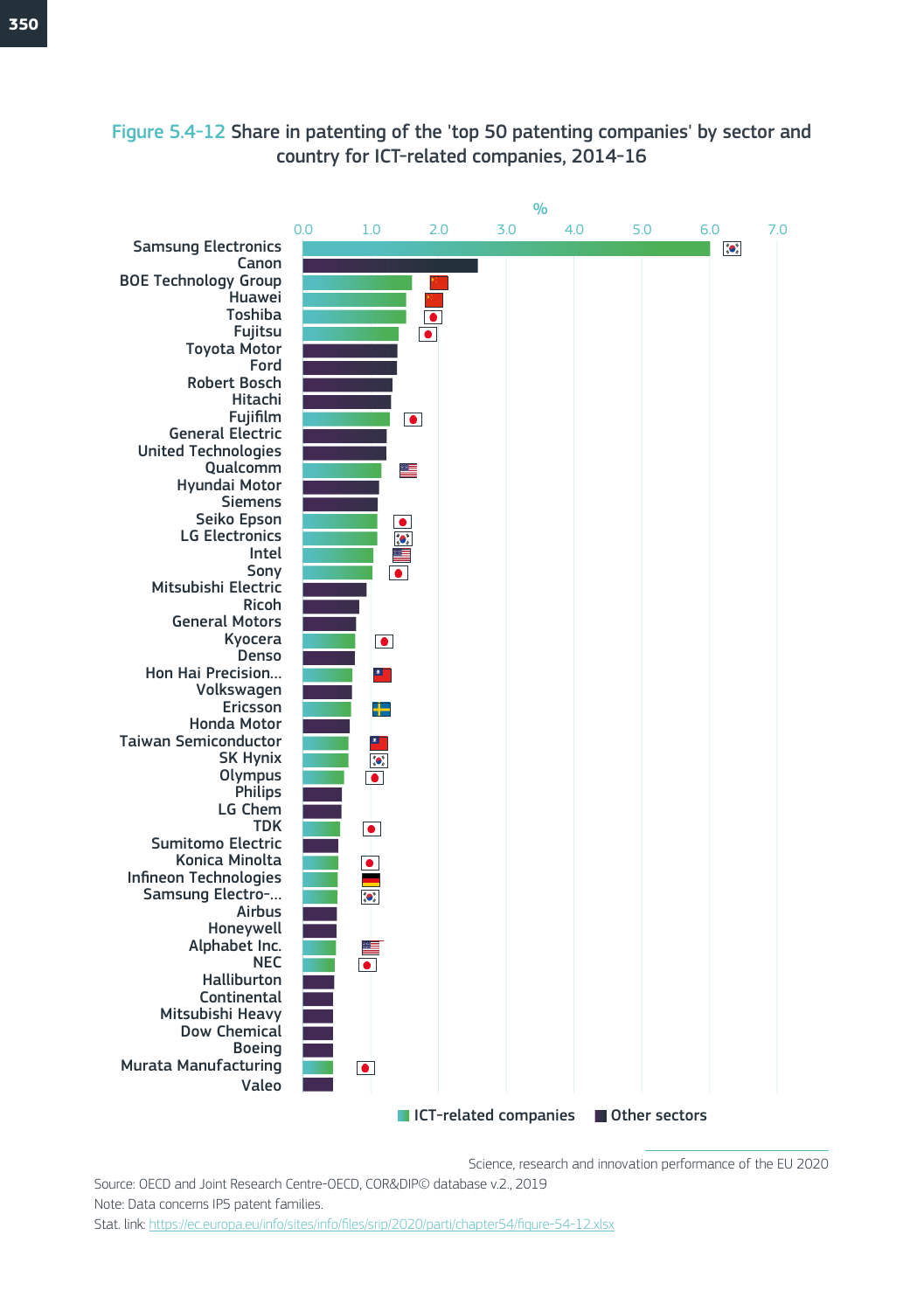# **3. An EU digital divide remains, although there is some catching up**

**Digital competitiveness seems to be highest among the EU's 'innovation leaders' which demonstrates the import-ance of developing a country's digital capacity to innovate. At the same time, the digital divide between the most-advanced and least-digitallyadvanced nations seems to be closing**. Since 2014, the European Commission has issued the Digital Economy and Society Index (DESI) to monitor and benchmark the evolution of digital competitiveness in EU Member States across different digitalisation pillars. These include the dimensions of connectivity, human capital, use of internet, integration of digital technology, and digital public services.

**The results of DESI 2019 show that the EU's 'digital leaders' are Finland, Sweden and the Netherlands** (Figure 5.4-13). On the other hand, Bulgaria, Romania and Greece are the leastdigitally-advanced Member States. Nevertheless, all EU Member States seem to have increased their digital performance between 2014 and 2019. More importantly, some catching-up from the laggards seems to have taken place, as shown by growth rates higher than the EU average. Hence, all EU Member States are improving their digital capacities and the digital divide has become less nuanced, although further efforts are needed to continue in this positive path towards digital convergence<sup>2</sup>. .



#### Figure 5.4-13 Digital Economy and Society Index (DESI) $<sup>(1)</sup>$ ,</sup> 2019 and growth rate 2014-2019

Science, research and innovation performance of the EU 2020

Source: DG Research and Innovation, Chief Economist - R&I Strategy & Foresight Unit based on European Commission, DG CNECT (Digital Economy and Society Index 2019)

Note: (1)The Digital Economy and Society Index (DESI) is a composite index that tracks the evolution of digital competitiveness. The index is the average of the five main dimensions: connectivity, human capital, uses of internet, integration of digital technology, and digital public services.

Stat. link: https://ec.europa.eu/info/sites/info/files/srip/2020/parti/chapter54/figure-54-13.xlsx

2 Indeed, in absolute terms substantial differences remain especially between top and lower performers.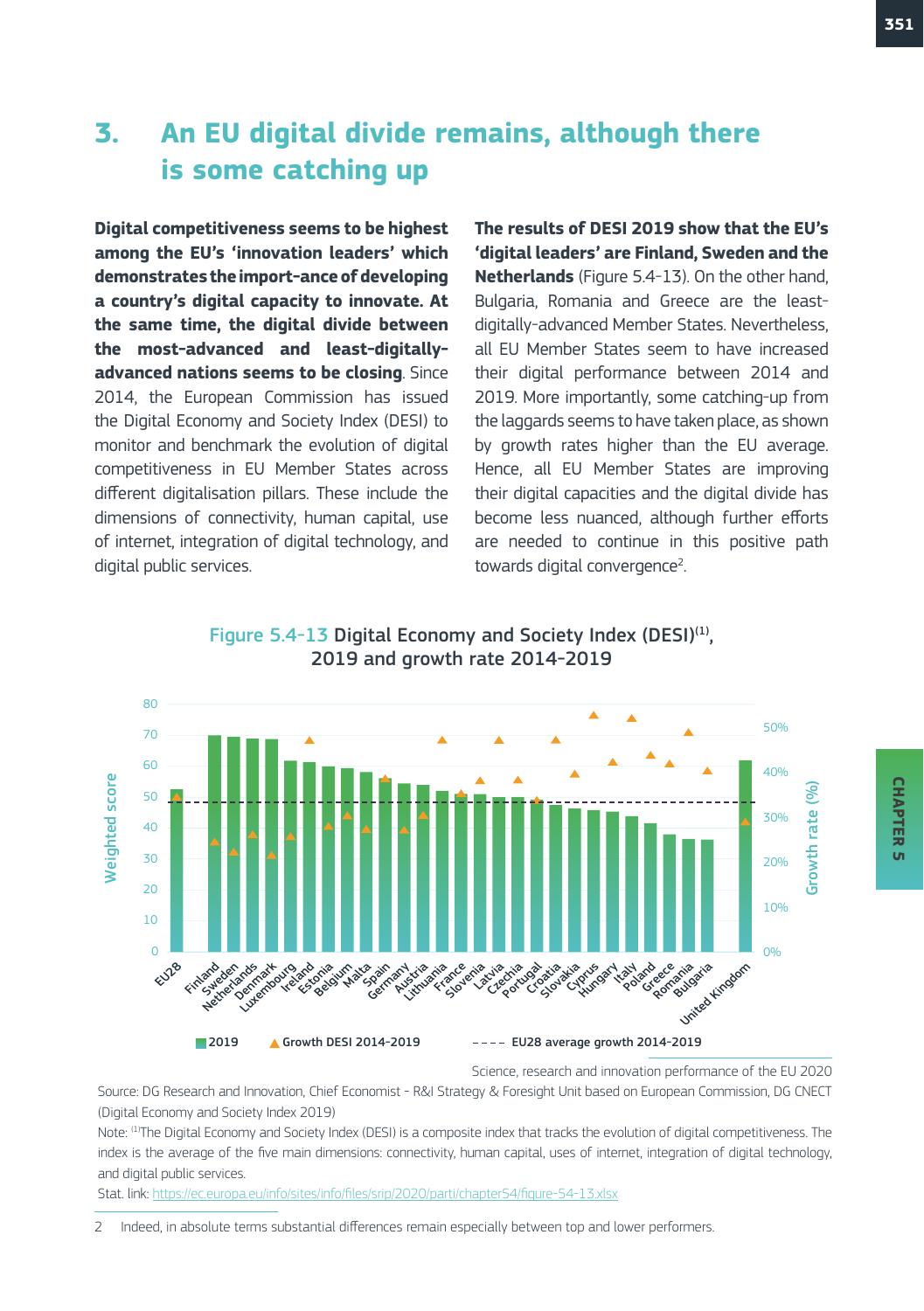**Slightly more than 1 in 10 enterprises in the EU performed big data analyses as part of their work. However, in some countries, the gap in the uptake of this practice by firm size is considerable**. Due to the huge amounts of data created every day, companies often need to have the capacity to process all the information produced digitally. Big data is usually characterised by its '3 Vs' –

namely, *volume*, *variety* and *velocity*. Overall, the percentage of enterprises performing big data analytics increased in most EU Member States between 2016 and 2018 (Figure 5.4-14). In Malta, the Netherlands, Belgium and Ireland, 20% or more of all enterprises performed some sort of big data analysis, while in Cyprus, Austria and Hungary, less than 7% of enterprises did so.



Figure 5.4-14 Share of enterprises analysing big data in total enterprises<sup>(1)</sup>, 2016 and 2018

Science, research and innovation performance of the EU 2020

Source: Eurostat (online data code: isoc\_eb\_bd)

Note: (1)All enterprises, without the financial sector (10 or more people employed). Stat. link: https://ec.europa.eu/info/sites/info/files/srip/2020/parti/chapter54/figure-54-14.xlsx

**There are intra-EU differences in terms of big data uptake by firm size**. Figure 5.4-15 depicts the difference by firm size in terms of the uptake of big data by country. While in Greece and Hungary there is not a very substantial difference in the use of big data by large, medium

and small firms, in most Member States, big data practices seem less diffused across firms with large companies clearly making more use of big data analytics than medium-sized and, in particular, small firms. This is particularly true in countries such as Belgium and Denmark.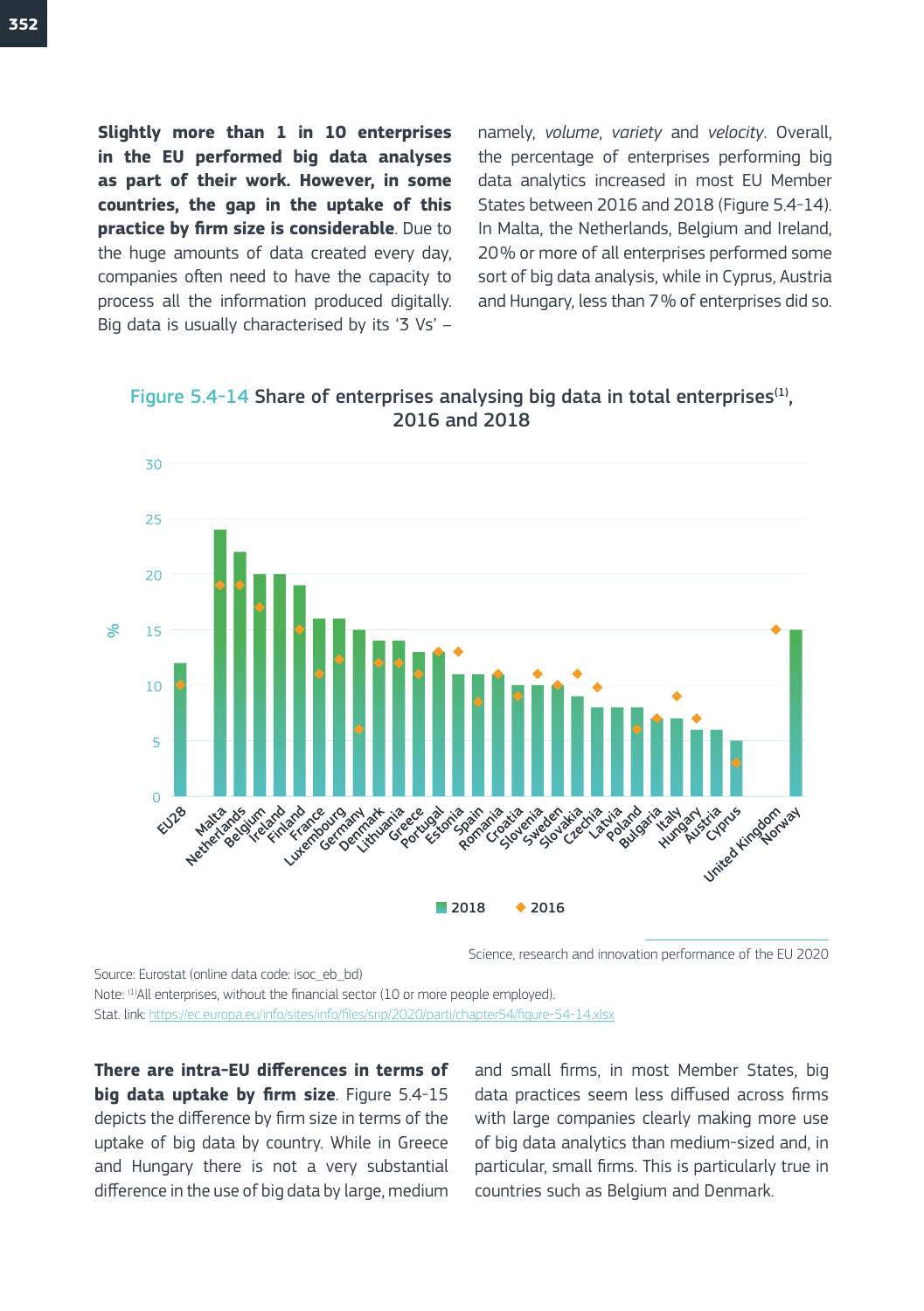

Figure 5.4-15 Share of enterprises<sup>(1)</sup> performing big data analysis by size, 2018

Science, research and innovation performance of the EU 2020

Source: OECD (2019) "Measuring the digital transformation" and Eurostat (online data code: isoc\_eb\_bd) Notes: (1)Enterprises without financial sector. (2)UK: 2016.

Stat. link: https://ec.europa.eu/info/sites/info/files/srip/2020/parti/chapter54/figure-54-15.xlsx

# **4. R&I essential to move towards 'green ICT'**

**ICTs can provide solutions to address climate change. At the same time, there is a need to reduce the global footprint of ICT which is being fostered by the digital transformation of the economy**. In its 2009 Recommendation<sup>3</sup>, the European Commission outlines a framework to 'mobilise ICTs to facilitate the transition to an energy-efficient, low-carbon economy', considering the potential of ICT to enhance energy efficiency. Indeed, ICTs can act as enablers of a low- (or even zero-)

carbon economy. The Global e-Sustainability Initiative (2015) argues that ICT has the potential to cut global carbon emissions by approximately 15% by promoting the efficiency of processes and energy use. As a result, ICTs can enable the 'smartification' of many aspects of our economies – i.e. smart cities, smart grids, smart mobility, smart governments, smart businesses, smart buildings, etc. – which reduce the environmental impact across sectors.

<sup>3</sup> https://ec.europa.eu/information\_society/activities/sustainable\_growth/index\_en.html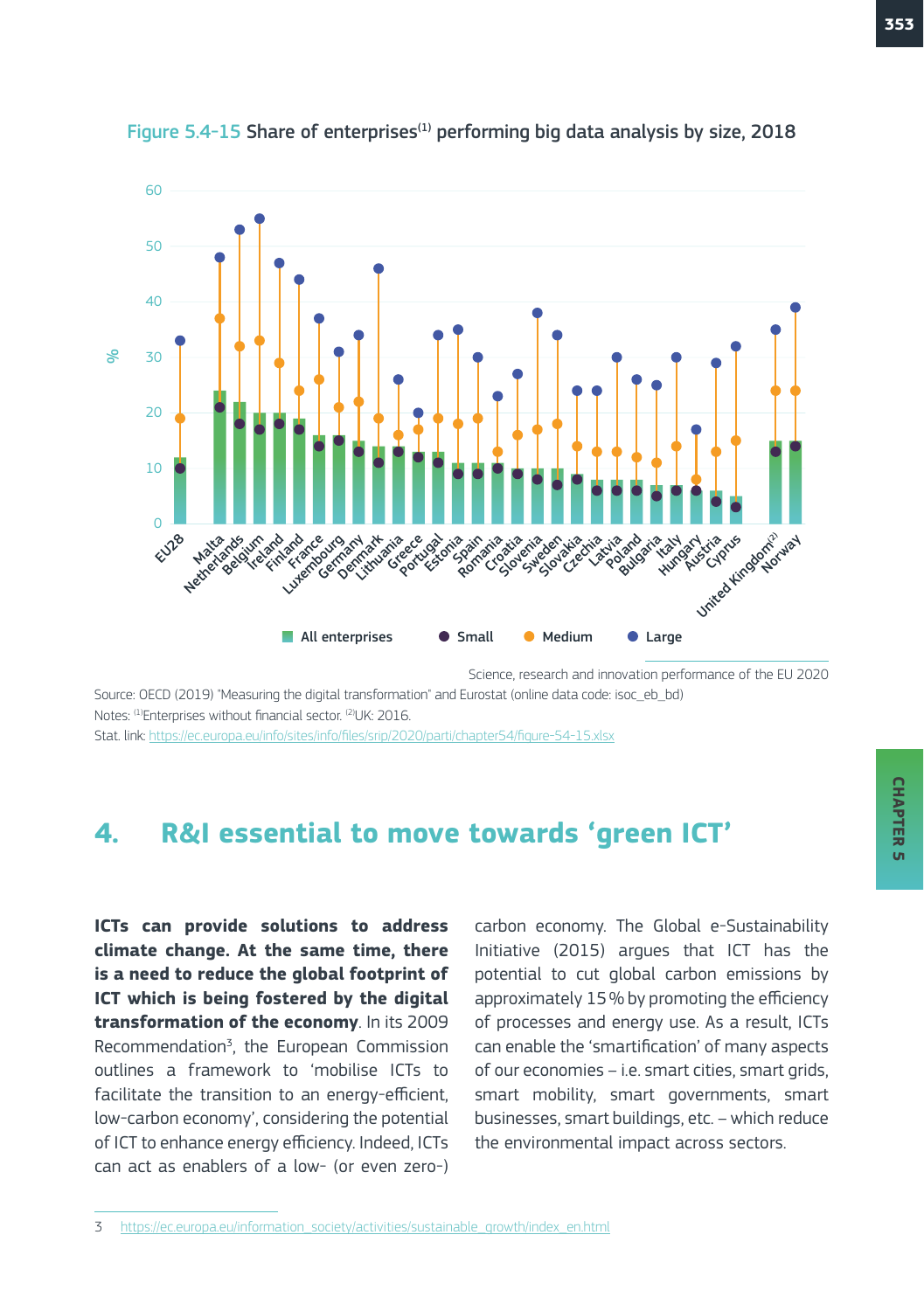**However, with the exponential growth of data, more storage and computing capacity is needed**. Moreover, the use of sophisticated telecoms equipment, infrastructure and mobile devices is also consuming increasing amounts of energy. The new EU Digital Strategy<sup>4</sup> explains that today the ICT sector accounts for 5-9% of electricity use and more than 2% of global greenhouse gas emissions (as much as all air traffic). If unchecked, the footprint could increase to 14% of global emissions by 2040. R&I can be fundamental in the move towards 'green ICT' – i.e. by exploring and creating new ways

of making cloud computing and data centres energy efficient, telecom operations powered by renewables, and by generating smart devices. Figure 5.4-16 is a simplified representation of ICT's potential impact on greenhouse gas emissions. While ICT is an important enabler of green growth (left-hand side), there is also substantial energy consumption by using ICTs and the need to increase computing capacity. Nevertheless, R&I solutions could address some of the pitfalls of digital technologies in terms of environmental impact. This matter is further explored in Chapter 7 - R&I enabling artificial intelligence.





Science, research and innovation performance of the EU 2020

Source: DG Research and Innovation, Chief Economist - R&I Strategy & Foresight Unit based on Global e-Sustainability Initiative (2015) and presentation by Richard Labelle (2014)

Stat. link: https://ec.europa.eu/info/sites/info/files/srip/2020/parti/chapter54/figure-54-16.xlsx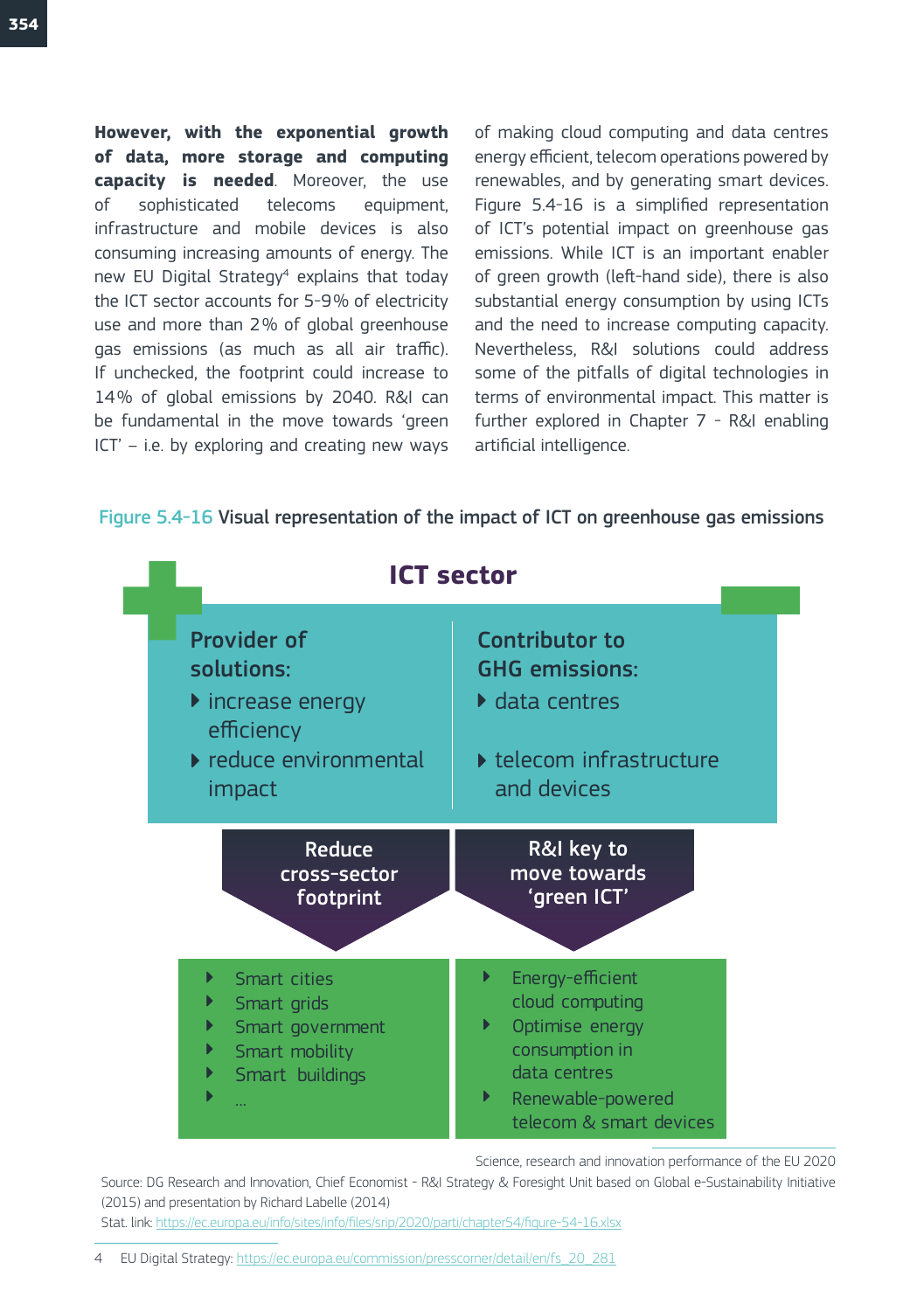# **5. Conclusions**

**Investments in ICT capital remain important within the range of intangible assets for economic growth**, despite a decline in recent years in its contribution to GDP growth. The EU appears to underinvest in ICT compared to the United States, so boosting the levels of investment in ICT equipment and software in Europe seems fundamental to ride the next innovation wave.

**When it comes to the ICT sector, our analysis shows that ICT services in the EU are clearly the largest component within the sector. Moreover, the role of the ICT sector has remained relatively stable over time in the EU**, at around 4% of GDP. The share of employment in the EU's ICT sector has also risen over the last decade. However, the sector appears less R&D intensive, less productive and less active in ICT patenting than other major economies.

**At the same time, this chapter shows that ICT diffusion is not happening at an appropriate rate**. Some countries are still lagging behind in providing their workforces with the right digital skills, or in the uptake of digital technologies by companies of all sizes, and governments. **This calls for further accumulation and diffusion of ICT capital throughout Europe to ensure the adoption**  **of digital technologies that will bring productivity gains across the economy**.

**Another important consideration relates to securing network and information systems**. In fact, securing ICT products and services may probably contribute to fostering their uptake by the market, society which, ultimately, could help the ICT sector in the EU. The EU Cybersecurity plan focuses on five priorities, including achieving cyber- resilience, drastically reducing cybercrime, developing cyberdefence policies and capabilities related to the Common Security and Defence Policy (CSDP), developing industrial and technological resources for cybersecurity, and establishing a coherent international cyberspace policy for the EU and promoting the EU's core values<sup>5</sup>. .

**Finally, while on the one hand ICTs can provide solutions to address climate change** by leading to smart grids, smart buildings and smart cities (to name but a few), **on the other hand, there is a need to reduce ICT's global footprint from the energy-intensive use** of data centres as well as infrastructure for telecommunications. In this context, **investing in R&I to generate solutions for energy-efficient cloud computing, or the optimisation of energy consumption in data centres, can lead to green ICT**.